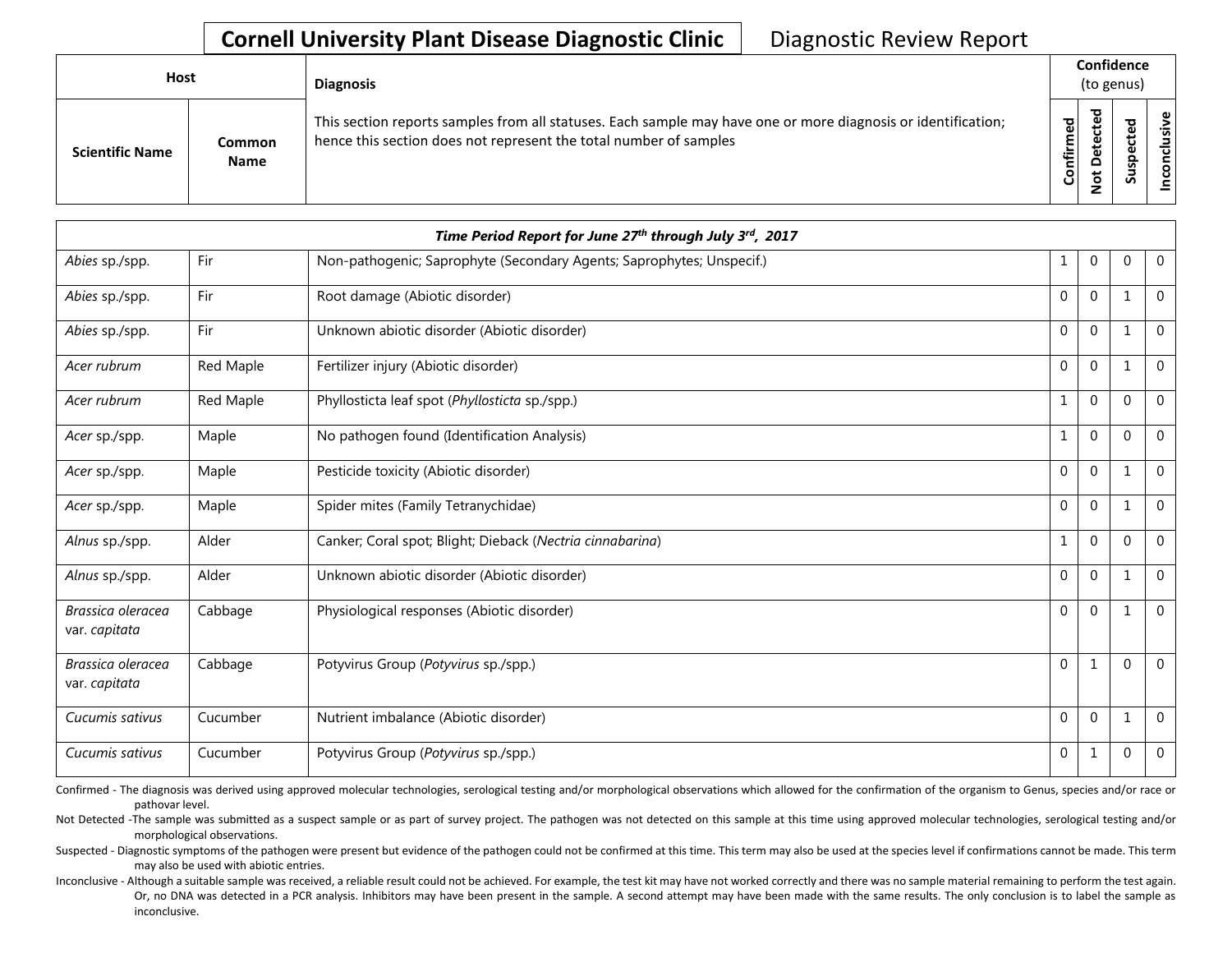| Host |                        |                              | <b>Diagnosis</b>                                                                                                                                                                   | Confidence<br>(to genus) |         |   |                        |
|------|------------------------|------------------------------|------------------------------------------------------------------------------------------------------------------------------------------------------------------------------------|--------------------------|---------|---|------------------------|
|      | <b>Scientific Name</b> | <b>Common</b><br><b>Name</b> | This section reports samples from all statuses. Each sample may have one or more diagnosis or identification;<br>hence this section does not represent the total number of samples | Confirmed                | 73<br>o | s | .<br>Ne<br>š<br>ಕ<br>g |

| Cucumis sativus            | Cucumber                                          | Refer'd to private testing lab (Identification Analysis)               |              | $\overline{0}$ | 0        | $\mathbf 0$    |
|----------------------------|---------------------------------------------------|------------------------------------------------------------------------|--------------|----------------|----------|----------------|
| Cucumis sativus            | Cucumber                                          | Squash mosaic (SQMV) (Comovirus Squash Mosaic Virus)                   | $\mathbf{0}$ | 1              | $\Omega$ | $\Omega$       |
| Cucumis sativus            | Cucumber                                          | Tobacco mosaic (TMV) (Tobamovirus Tobacco Mosaic Virus)                | $\mathbf 0$  | 1              | $\Omega$ | $\overline{0}$ |
| Cucumis sativus            | Cucumber                                          | Zucchini yellow mosaic (ZYMV) (Potyvirus Zucchini Yellow Mosaic Virus) | $\mathbf{0}$ | 1              | $\Omega$ | $\overline{0}$ |
| Fagus sp./spp.             | Beech                                             | Additional sample requested (Identification Analysis)                  |              | $\mathbf{0}$   | $\Omega$ | $\overline{0}$ |
| Fagus sp./spp.             | Beech                                             | Wood decay fungus (Unidentified Fungus)                                | 1            | $\mathbf 0$    | $\Omega$ | $\overline{0}$ |
| Fagus sylvatica            | European Beech                                    | Moisture stress (Abiotic disorder)                                     | $\mathbf 0$  | $\mathbf 0$    | 1        | $\mathbf 0$    |
| Fagus sylvatica            | European Beech                                    | Non-pathogenic; Saprophyte (Secondary Agents; Saprophytes; Unspecif.)  | 1            | $\mathbf{0}$   | $\Omega$ | $\overline{0}$ |
| Fragaria x<br>ananassa     | Commercial<br>Strawberry;<br>garden<br>strawberry | Animal damage (Abiotic disorder)                                       | $\Omega$     | $\Omega$       |          | $\Omega$       |
| Lycopersicon<br>esculentum | Tomato                                            | Potyvirus Group (Potyvirus sp./spp.)                                   | $\mathbf{0}$ | 1              | $\Omega$ | $\Omega$       |
| Malus sp./spp.             | Crabapple                                         | Cytospora canker; Dieback (Cytospora sp./spp.)                         | 1            | $\mathbf{0}$   | $\Omega$ | $\mathbf 0$    |
| Malus sp./spp.             | Crabapple                                         | Unknown abiotic disorder (Abiotic disorder)                            | 0            | $\overline{0}$ |          | $\overline{0}$ |

- Confirmed The diagnosis was derived using approved molecular technologies, serological testing and/or morphological observations which allowed for the confirmation of the organism to Genus, species and/or race or pathovar level.
- Not Detected -The sample was submitted as a suspect sample or as part of survey project. The pathogen was not detected on this sample at this time using approved molecular technologies, serological testing and/or morphological observations.
- Suspected Diagnostic symptoms of the pathogen were present but evidence of the pathogen could not be confirmed at this time. This term may also be used at the species level if confirmations cannot be made. This term may also be used with abiotic entries.
- Inconclusive Although a suitable sample was received, a reliable result could not be achieved. For example, the test kit may have not worked correctly and there was no sample material remaining to perform the test again. Or, no DNA was detected in a PCR analysis. Inhibitors may have been present in the sample. A second attempt may have been made with the same results. The only conclusion is to label the sample as inconclusive.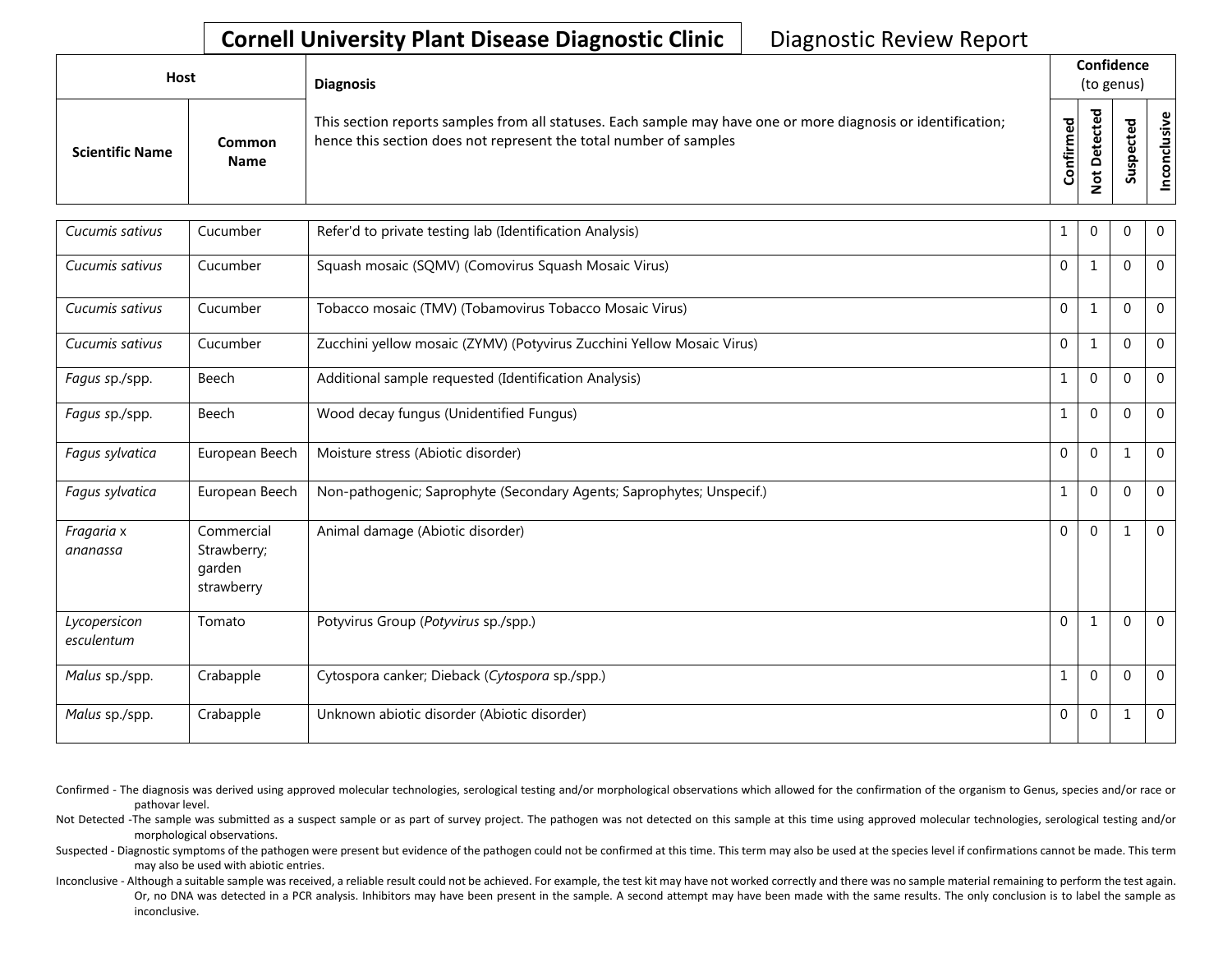| Host                   |                       | <b>Diagnosis</b>                                                                                                                                                                   | Confidence<br>(to genus) |        |   |                                    |
|------------------------|-----------------------|------------------------------------------------------------------------------------------------------------------------------------------------------------------------------------|--------------------------|--------|---|------------------------------------|
| <b>Scientific Name</b> | Common<br><b>Name</b> | This section reports samples from all statuses. Each sample may have one or more diagnosis or identification;<br>hence this section does not represent the total number of samples | Confirmed                | ъ<br>≏ | s | $\mathbf \omega$<br>usiv<br>5<br>g |

| Malus sp./spp.                      | Crabapple                             | Winter injury (Abiotic disorder)                           | 0            | $\overline{0}$ |              | $\mathbf 0$    |
|-------------------------------------|---------------------------------------|------------------------------------------------------------|--------------|----------------|--------------|----------------|
| Medicago sativa                     | Alfalfa                               | Alfalfa snout beetle (Otiorhynchus ligustici)              | $\mathbf 0$  | $\mathbf 0$    | 1            | $\mathbf 0$    |
| Medicago sativa                     | Alfalfa                               | High soil moisture (Abiotic disorder)                      | $\mathbf{0}$ | $\mathbf{0}$   | $\mathbf{1}$ | $\mathbf 0$    |
| Medicago sativa                     | Alfalfa                               | Leptosphaerulina leaf spot (Leptosphaerulina sp./spp.)     | 1            | $\mathbf{0}$   | $\Omega$     | $\overline{0}$ |
| Medicago sativa                     | Alfalfa                               | Rhizoctonia crown and stem rot (Rhizoctonia solani)        | $\mathbf{1}$ | $\mathbf{0}$   | $\Omega$     | $\mathbf 0$    |
| Poa ; agrostis<br>annua and a. spp. | Mix Annual<br>bluegrass;<br>bentgrass | Anthracnose basal rot; Crown rot (Colletotrichum sp./spp.) | $\mathbf{1}$ | $\mathbf{0}$   | $\Omega$     | $\mathbf 0$    |
| Poa ; agrostis<br>annua and a. spp. | Mix Annual<br>bluegrass;<br>bentgrass | Dollar spot (Sclerotinia homeocarpa)                       | 1            | $\mathbf{0}$   | $\Omega$     | $\overline{0}$ |
| Quercus sp./spp.                    | Oak                                   | No pathogen found (Identification Analysis)                | 1            | $\mathbf{0}$   | $\Omega$     | $\overline{0}$ |
| Quercus sp./spp.                    | Oak                                   | Pesticide toxicity (Abiotic disorder)                      | $\mathbf{0}$ | $\mathbf{0}$   |              | $\mathbf 0$    |
| Rosa rugosa                         | Rugosa Rose                           | Herbicide injury; Exposure (Abiotic disorder)              | $\mathbf{0}$ | $\mathbf{0}$   | 1            | $\mathbf 0$    |
| Rosa rugosa                         | Rugosa Rose                           | Referred to specialist (Identification Analysis)           | 1            | $\mathbf{0}$   | $\Omega$     | $\overline{0}$ |
| Rosmarinus<br>officinalis           | Rosemary                              | Moisture stress (Abiotic disorder)                         | $\Omega$     | $\Omega$       | 1            | $\mathbf 0$    |

Confirmed - The diagnosis was derived using approved molecular technologies, serological testing and/or morphological observations which allowed for the confirmation of the organism to Genus, species and/or race or pathovar level.

Not Detected -The sample was submitted as a suspect sample or as part of survey project. The pathogen was not detected on this sample at this time using approved molecular technologies, serological testing and/or morphological observations.

Suspected - Diagnostic symptoms of the pathogen were present but evidence of the pathogen could not be confirmed at this time. This term may also be used at the species level if confirmations cannot be made. This term may also be used with abiotic entries.

Inconclusive - Although a suitable sample was received, a reliable result could not be achieved. For example, the test kit may have not worked correctly and there was no sample material remaining to perform the test again. Or, no DNA was detected in a PCR analysis. Inhibitors may have been present in the sample. A second attempt may have been made with the same results. The only conclusion is to label the sample as inconclusive.